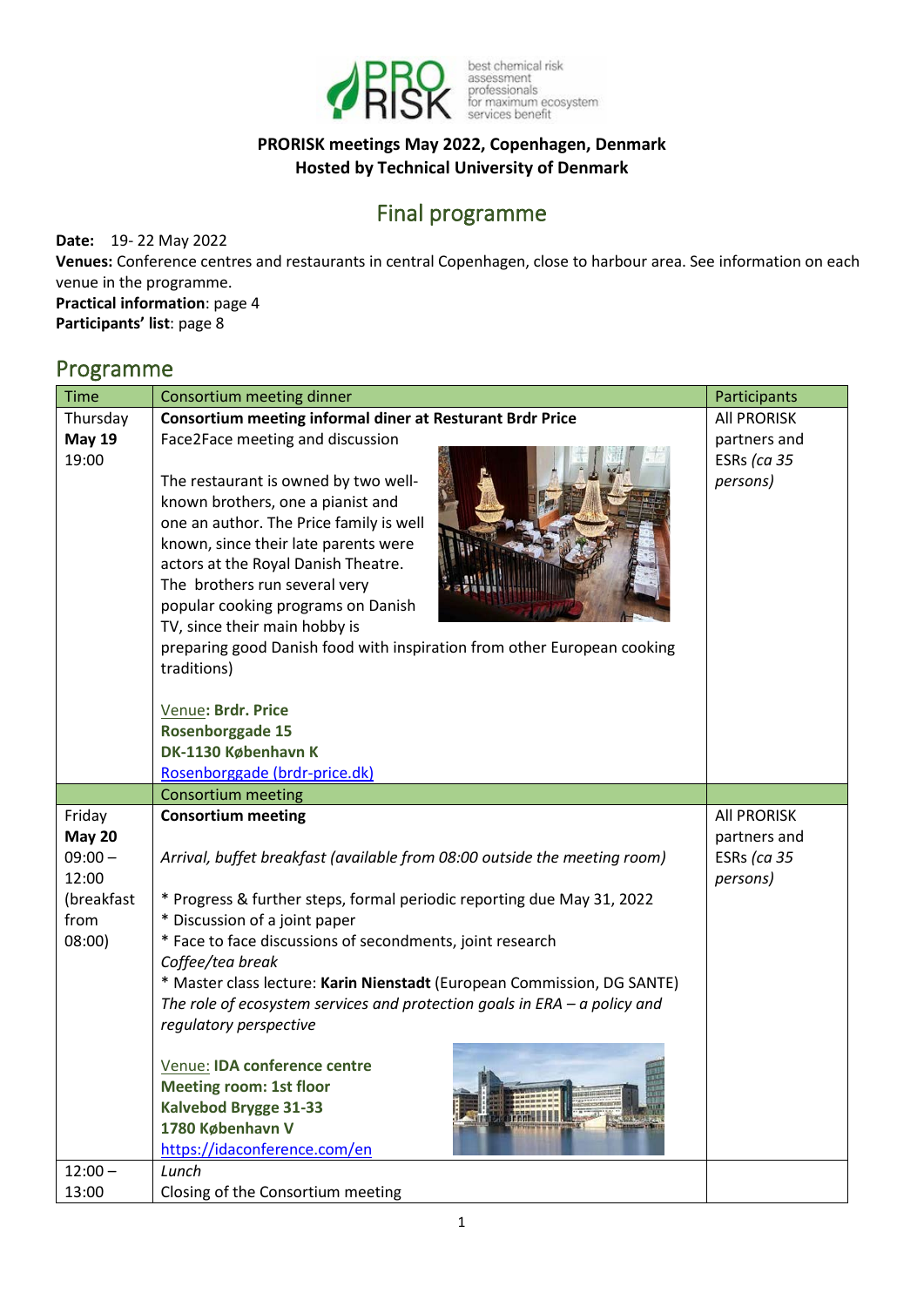|                                                                                | Advanced training course 4 (ATC 4)                                                                                                                                                                                                                                                                                                                                                                                                                                                                                                                                                       |                                                                         |
|--------------------------------------------------------------------------------|------------------------------------------------------------------------------------------------------------------------------------------------------------------------------------------------------------------------------------------------------------------------------------------------------------------------------------------------------------------------------------------------------------------------------------------------------------------------------------------------------------------------------------------------------------------------------------------|-------------------------------------------------------------------------|
| Friday<br><b>May 20</b><br>$13:00 -$<br>17:00                                  | <b>Advance training course 4 (ATC 4)</b><br>* SC8 (Ecosystem services): Lorraine Maltby, Sabine Apitz<br>* PRORISK case studies: Lorraine Maltby, Sabine Apitz, Ludek Blaha<br>Venue: IDA conference centre, same meeting room as morning's session                                                                                                                                                                                                                                                                                                                                      | <b>ESRs and ATC4</b><br>lecturers (ca 19<br>persons)                    |
|                                                                                | Advanced training course 4 (ATC 4)                                                                                                                                                                                                                                                                                                                                                                                                                                                                                                                                                       |                                                                         |
| Saturday<br><b>May 21</b><br>$09:00 -$<br>17:00<br>(breakfast<br>from<br>08:00 | Arrival, buffet breakfast (available from 08:00 outside the meeting room)<br>Morning (09:00 - 12:00)<br>* SC8 (Ecosystem services): Matty Berg<br>* PRORISK case studies: Lorraine Maltby, Sabine Apitz, Ludek Blaha<br>Lunch 12:00 - 13:00<br>Afternoon (13:00-17:00)<br>* SC9 (Socio-economic analysis of ecosystem services impacts): Roy Brouwer,<br>Radka Vokurkova, Radka Prichystalova<br>Venue: IDA Conference centre, same meeting room as Friday                                                                                                                               | <b>ESRs and ATC4</b><br>lecturers (ca 19<br>persons)                    |
| Saturday                                                                       | https://idaconference.com/en<br>Boat trip. Canal tour Copenhagen harbor area                                                                                                                                                                                                                                                                                                                                                                                                                                                                                                             | <b>ESRs and ATC4</b>                                                    |
| <b>May 21</b><br>19:00<br>20:00                                                | Venue: Boarding canal tour boat at Nyhavn.<br>This habour/canal tour will take us past<br>some of Copenhagen's main attractions, e.g.<br>The Little Mermaid, the Old Stock Exchange,<br>the Opera, the Black Diamond (National<br>Royal library), Christiansborg (House of<br>Parliament). We will also sail through the<br>colorful Christianshavn canals where people<br>enjoy the summer along the canal banks                                                                                                                                                                        | lecturers, Cph.<br>organizers (ca 25<br>persons)                        |
| Saturday<br><b>May 21</b><br>20:30                                             | Dinner at restaurant Madklubben (in English the Food club), only short<br>walking distance from Nyhavn<br>Madklubben København (Copenhagen),<br>celebrates the modern Danish cuisine. Here<br>you get to experience both well-known, but<br>newly interpreted classics as well as new<br>and exciting dishes. All the dishes always<br>takes focus in seasonal ingredients and are<br>made with creativity and passion for the<br>cuisine.<br>Venue: Madklubben (Danish cuisine)<br>St.Kongensgade 66<br>1264 København K<br>https://madklubben.dk/en/restaurants/madklubben-koebenhavn/ | <b>ESRs and ATC4</b><br>lecturers, Cph.<br>organizers (ca 25<br>persons |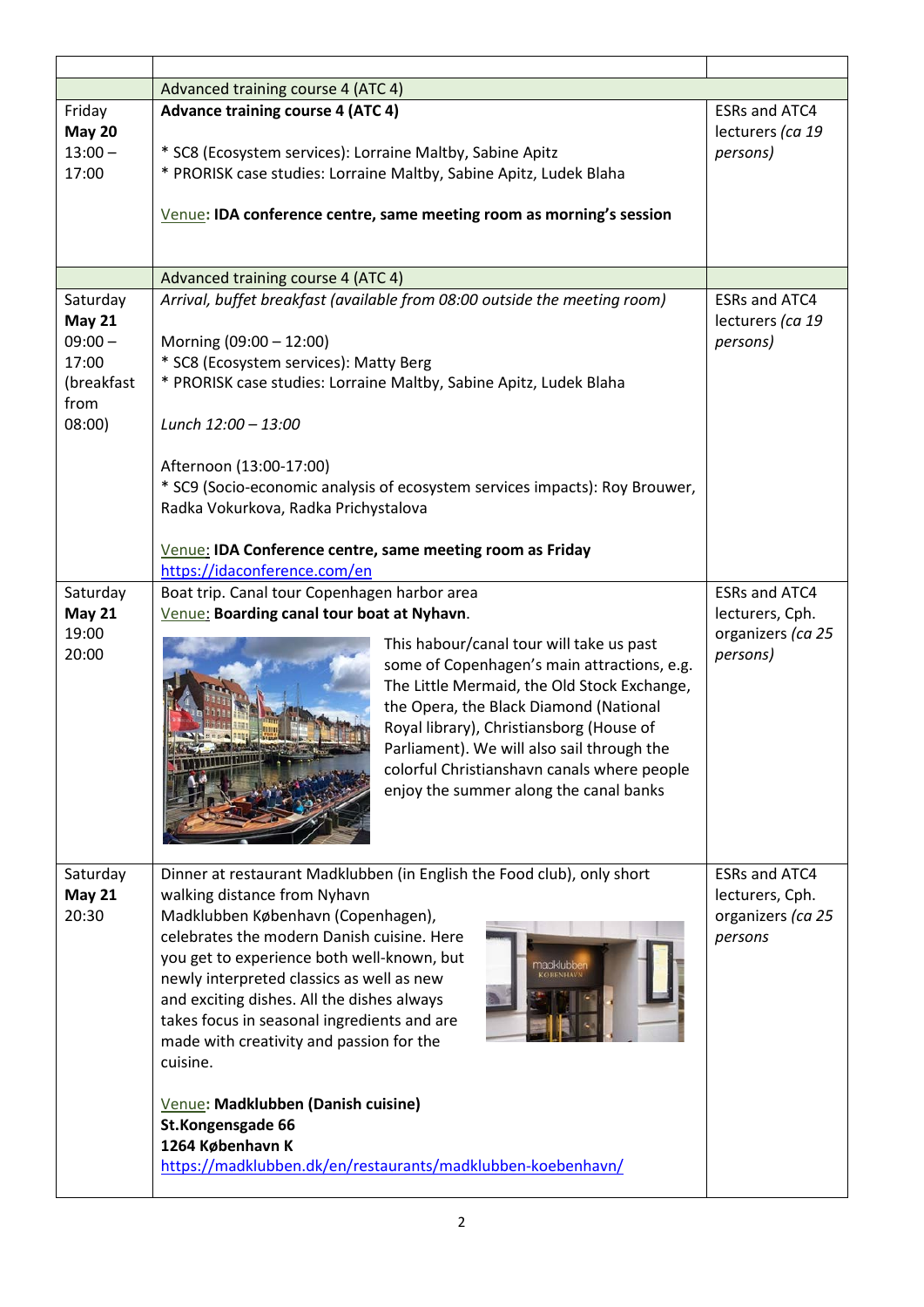|               | Advanced training course 4 (ATC 4) [NOTE CHANGE OF VENUE]                |                      |
|---------------|--------------------------------------------------------------------------|----------------------|
| Sunday        |                                                                          | <b>ESRs and ATC4</b> |
| <b>May 22</b> | * SC10 (Regulatory perspectives: government and industry): Leo Posthuma, | lecturers (ca 19     |
|               | Jörg Römbke                                                              | persons)             |
| $09:00 -$     |                                                                          |                      |
| 13:00         | Brunch is available throughout the meeting                               |                      |
|               | duration                                                                 |                      |
|               | Venue: DGI byen,                                                         |                      |
|               | <b>Tietgensgade 65</b>                                                   |                      |
|               | 1704 København V                                                         |                      |
|               |                                                                          |                      |
|               | Find your way   DGI Byen                                                 |                      |
|               |                                                                          |                      |
|               |                                                                          |                      |
| 13:00         | ATC4 closing and farewell                                                |                      |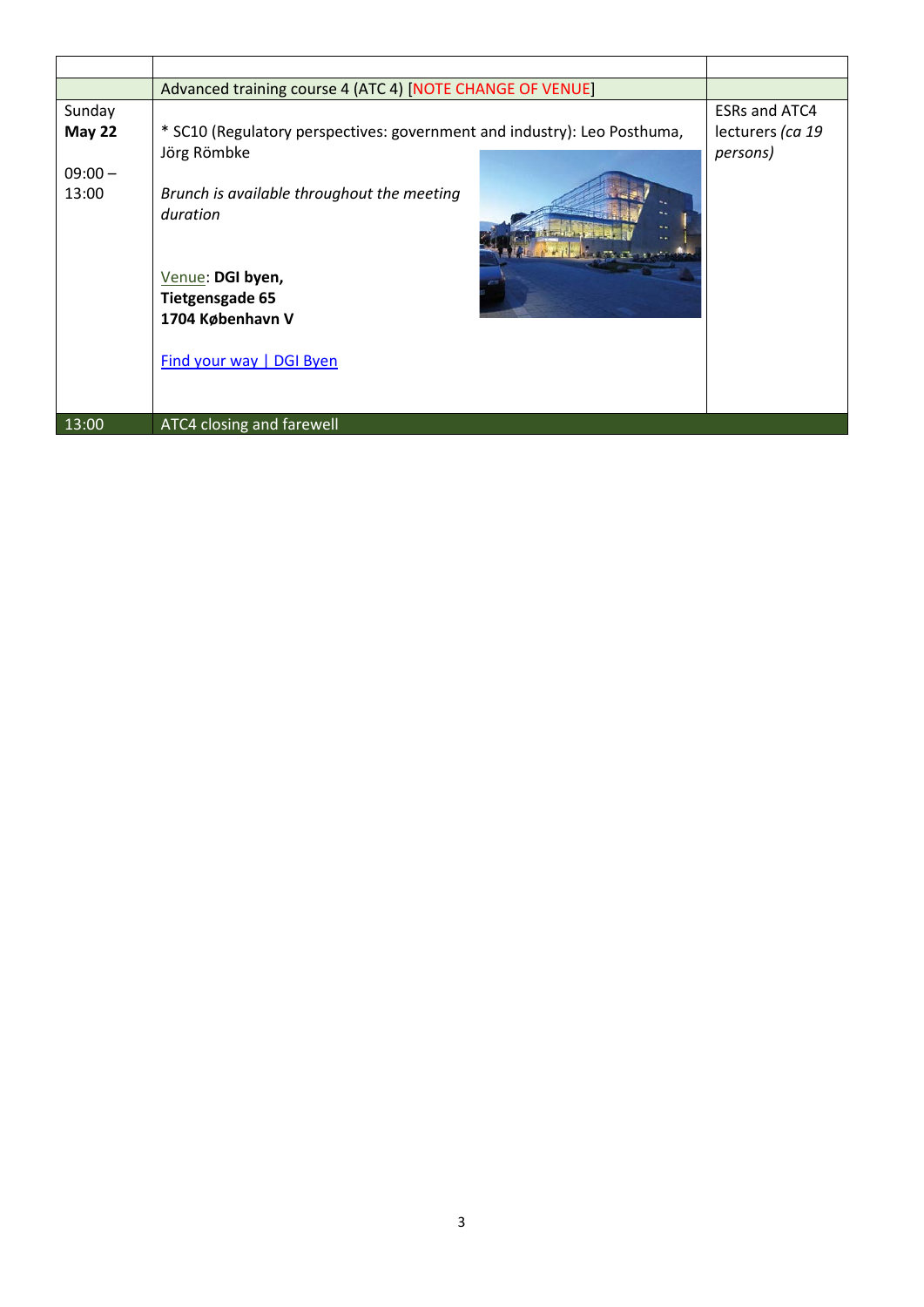#### **Practical Information**

Weather in May varies, usually quite sunny, temperature average 15.5°C (59.9°F) and an average low of 7°C (44.6°F).

For the boat trip, we recommend to bring a warm jacket. It is always colder on the water.

Travelling round Copenhagen: Metro is the fastest way to travel round Copenhagen

For more travel info see journey planner on [Rejseplanen](https://rejseplanen.dk/webapp/?language=en_EN#!P|TP!histId|0!histKey|H525020)

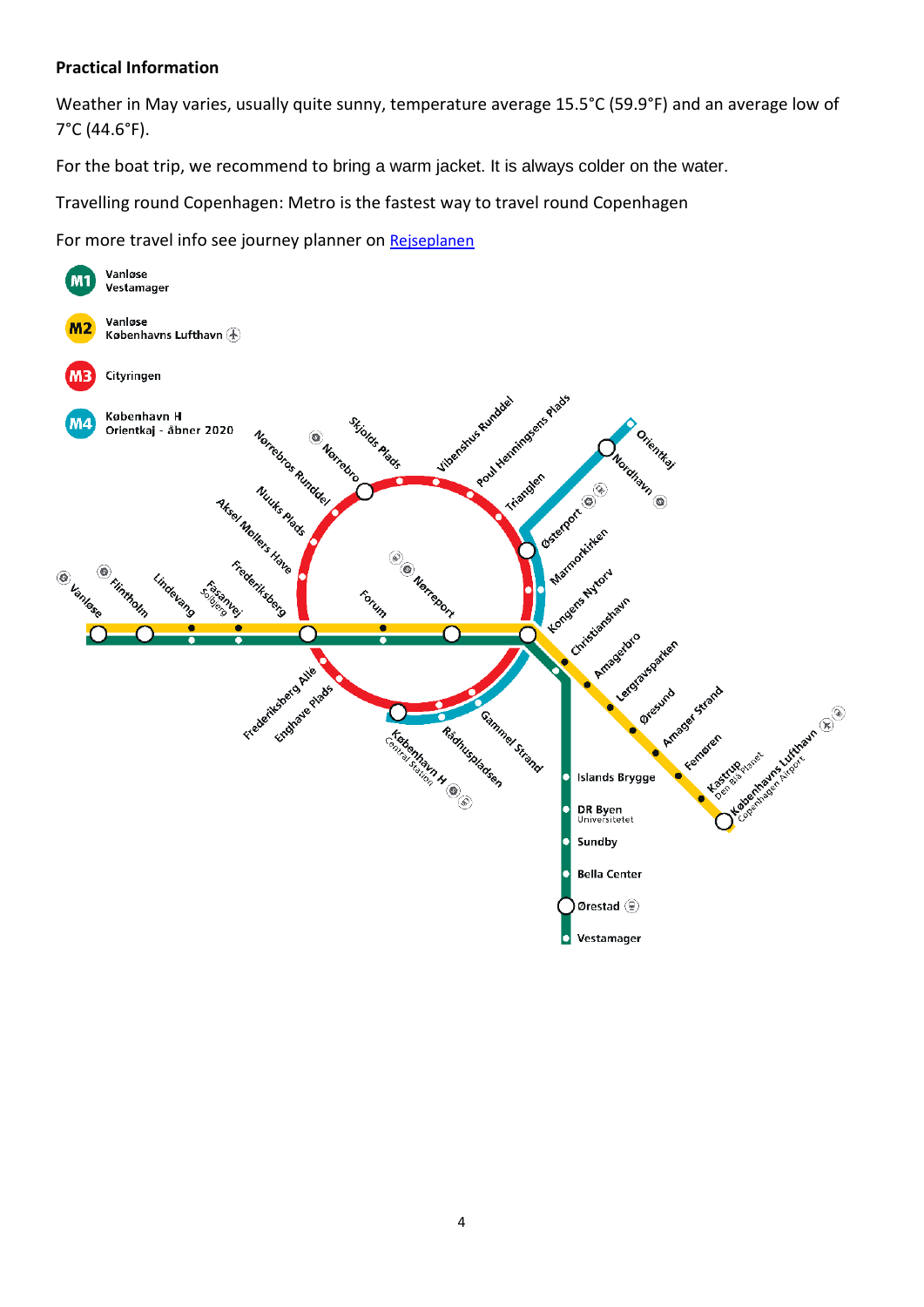#### **Venues:**

#### **IDA conference center**

Closest metro is Rådhuspladsen or Copenhagen main station (Hovedbanegården). Approx. 15-20 min. walk from Rådhuspladsen to IDA

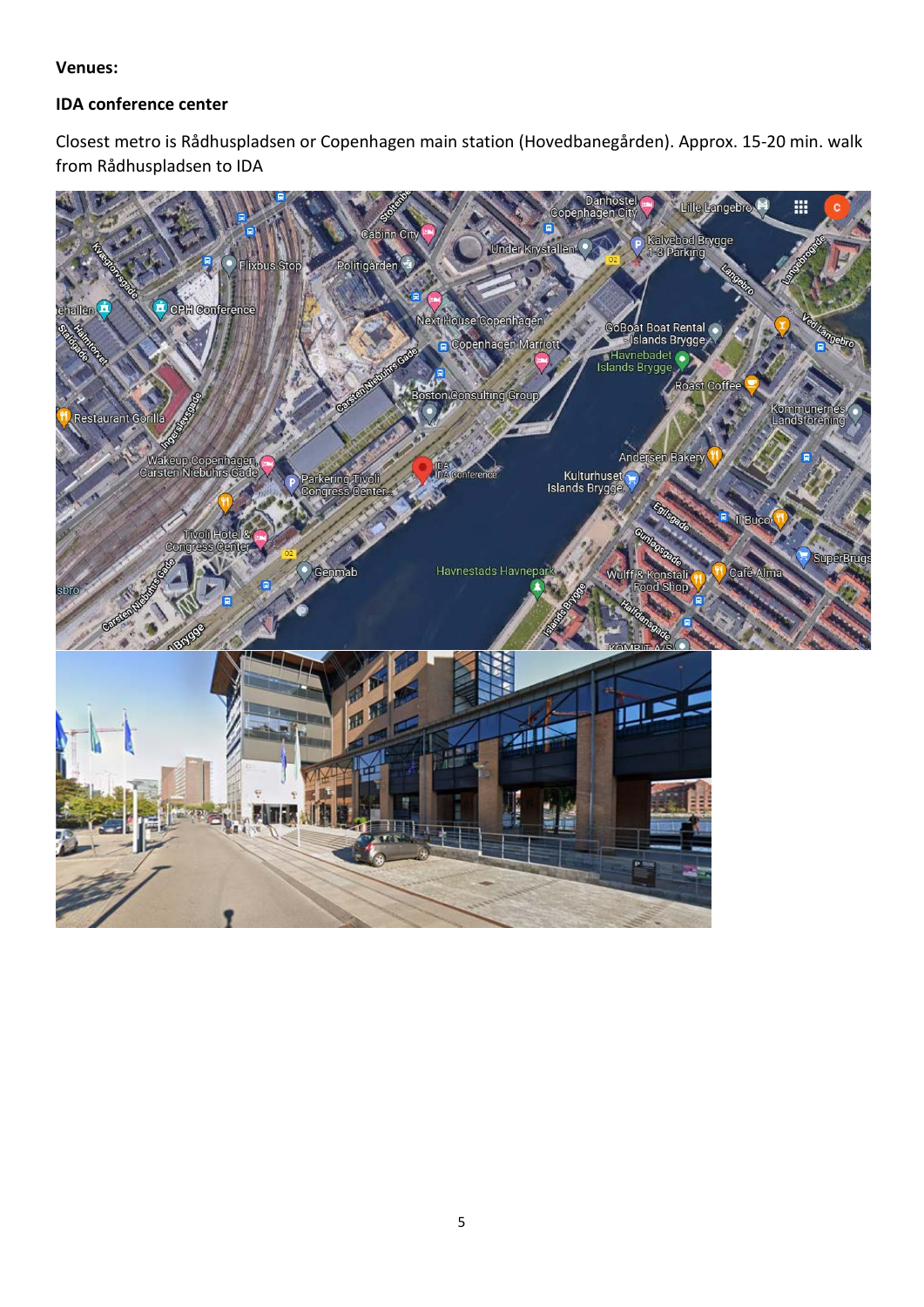#### **Boat tour Copenhagen, departure 19:00 from Nyhavn**

Nyhavn 3, 1051 København

Enjoy a classic canal tour around Copenhagen's harbour and the idyllic canals. The boat guide will tell you about the beautiful churches, castles, old listed houses, new buildings and all other sights of interest. This boat sightseeing tour departs from Nyhavn. Closest Metro is Kongens Nytorv metro station

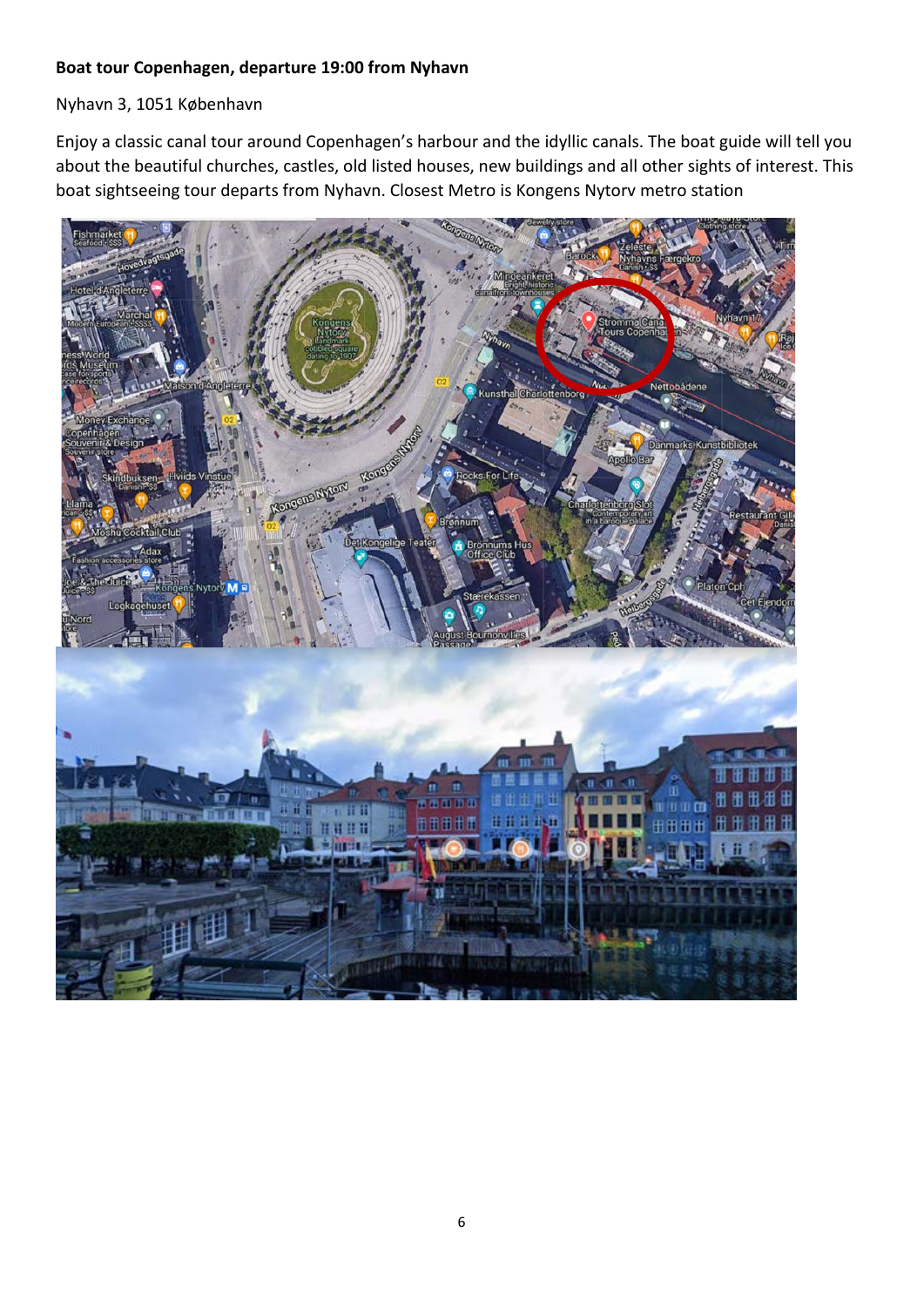### **DGI-byen**

Is a conference center, hotel and sports center with indoor swimming pools a few minutes' walk from Copenhagen Main Station (in Danish called 'Hovedbanegården')